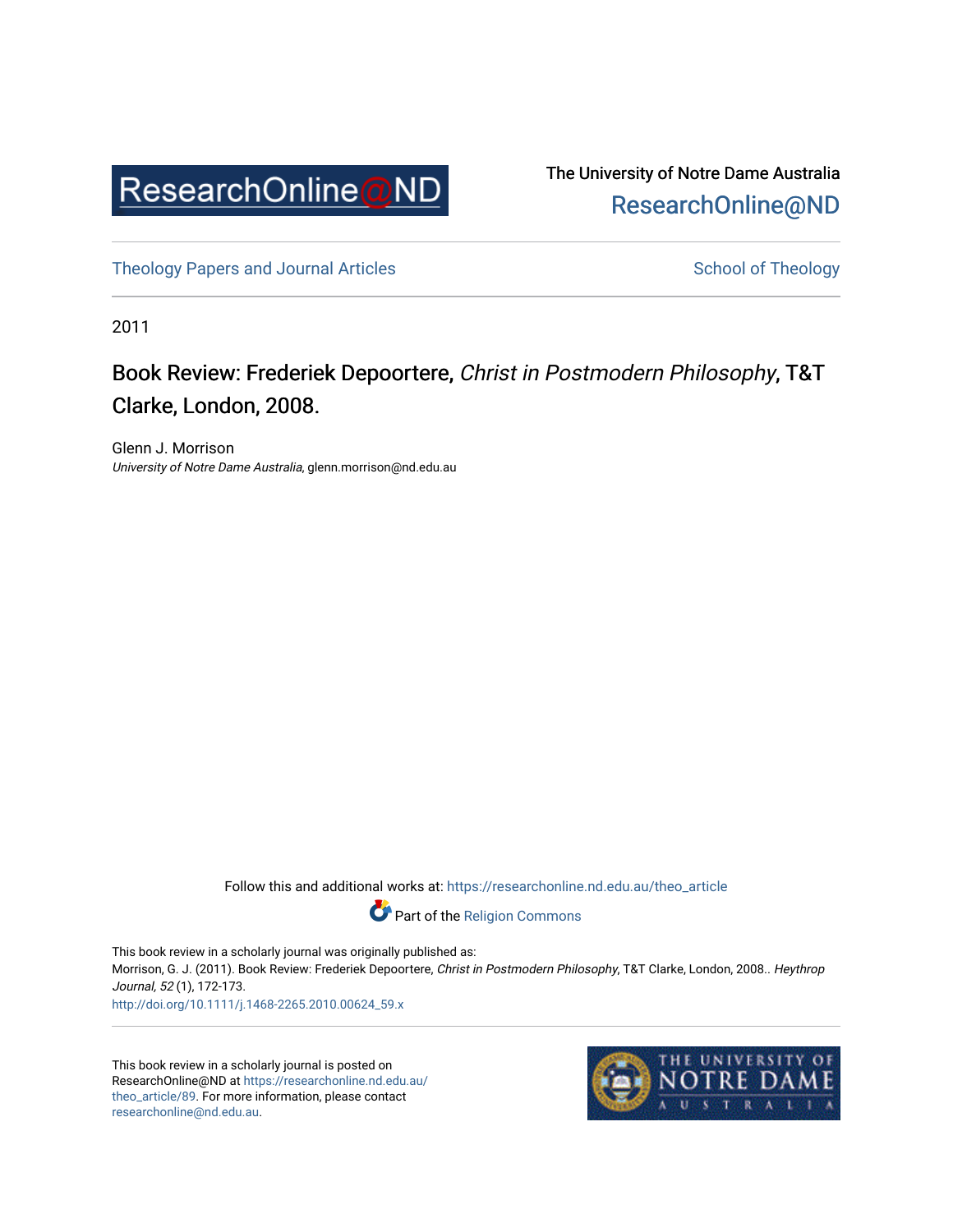## Author: Glenn Morrison

## Affiliation: The University of Notre Dame Australia, Fremantle

*Christ in Postmodern Philosophy*. By Frederiek Depoortere. Pp. Vii, 159, T&T Clarke, 2008.

The Leuven scholar, Frederiek Depoortere, has written a fascinating account of three contemporary postmodern thinkers, Gianni Vattimo, René Girard and Slavoj Žižek, and their attempts to do Christology. Depoortere writes in a very lucid fashion given the difficulty of his studies. The book critically reflects how these three unique philosophical approaches to Christology radically enforce a postmodern, even secular, outlook upon the Incarnation, Paschal Mystery and the Trinity. Immediately, the postmodern turn suggests a priority of cultural studies, politics, ideology, psychology and sociology over theology. For example rather than having a Trinity of Father, Son and Holy Spirit, Žižek seems to invoke Hegel the Father, Lacan the Son and Marx the Spirit. Vattimo too suppresses the heart of the Christian mysteries by suggesting that the event of the incarnation brings God's transcendence to an end to herald the awakening of a secular caritas. And Girard, although upholding Christianity's unique transcendent origin, takes up his postmodern brush to paint the Hebrew God as a divine phenomenon contaminated by violence. Together, all three share the perspective and danger of supercessionism in a way that seems to bring the spectre of Marcion back to theology. Žižek is perhaps the most haunting as he works hard to construct the mystery of Christ with pillars of ideology and history (Hegel), psychoanalysis (Lacan) and political economy (Marx); these three spectres even demonize Levinas' philosophy as a 'vacuous Otherness'. Depoortere also leads the reader to encounter Vattimo's wrenching of Christology as a Freudian/Lacanian 'objet petit a' hell of frightful profanities. Could this then seem to reflect a disturbing trend in some forms of postmodern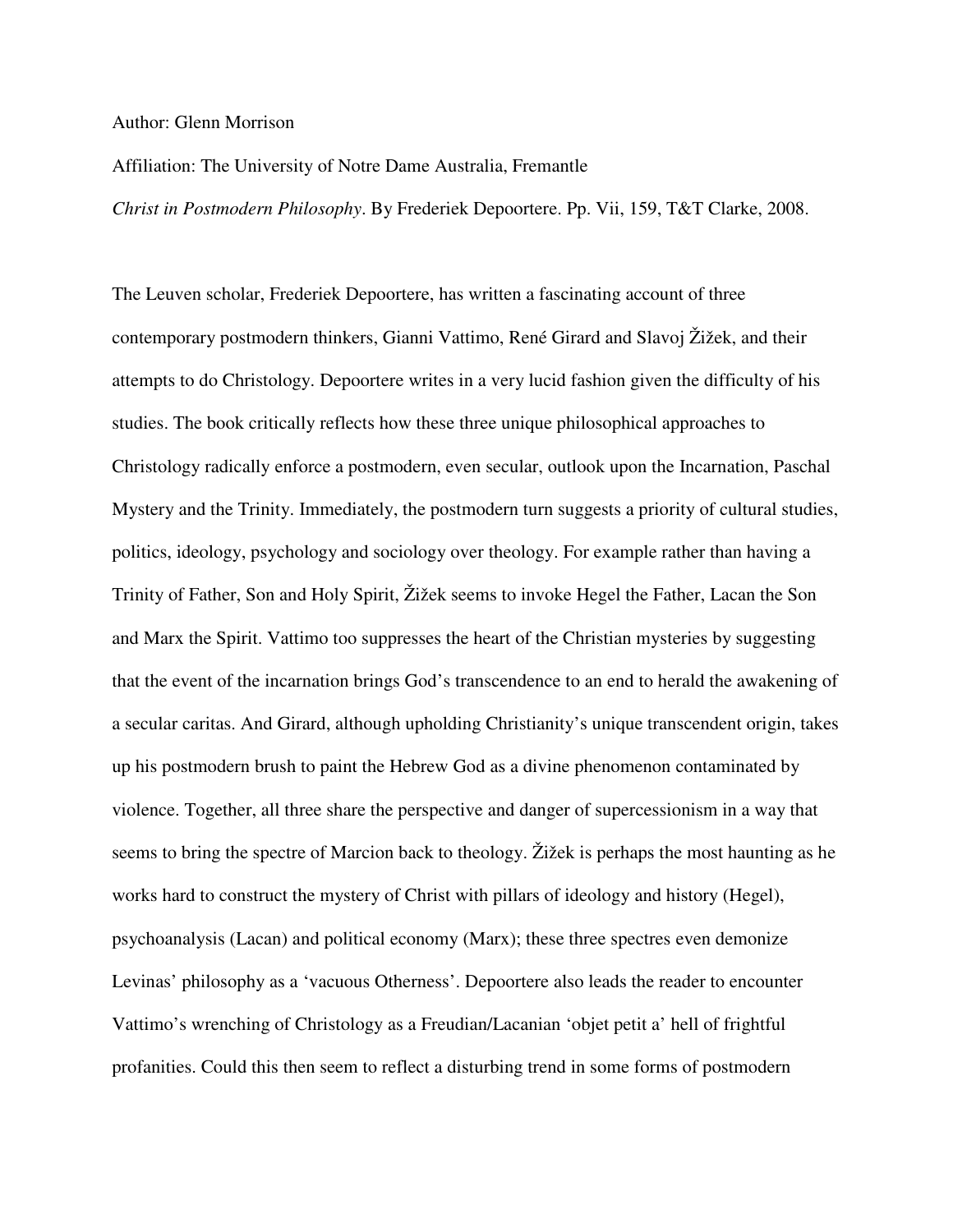philosophy of hatred towards God and a despising of humankind in general? Or perhaps, does this represent the postmodern tendency towards exploring theology through a secular path?

Where philosophical attempts to do Christology appear more ideological and secular, are we not then witnessing a 'horror movie or story' rather than encountering a genuine search for the Word of God? Depoortere has done a good job to bring out these thinkers and to criticize their ability to do Christology. His work shows that postmodern thinkers such as Vattimo and Žižek are allergic, for example, to Jewish or Christian 'postmodern' philosophies like Levinas' ethical metaphysics. This is significant as it highlights a preference to reduce theology to competing self-interests, that is, their desire in effect to replace theology with sociological or psychoanalytical constructs, for example. Levinas himself was wary that onto-theology could fall into the contamination of the self-interest of being-in-general. In view of this Levinasian caution, the Christian theologian is called to reflect to what extent Žižek and Vattimo fall into the contamination of onto-theology by allowing their thematisations and representations of experience to mature into self-interest rather than otherness. These are harsh criticisms, but coming from a Levinasian and Judeo-Christian stance, some words of 'thinking otherwise' need to be made. Accordingly, the language of faith helps to safeguard the Christian mysteries. This is not to stop ongoing research, searching and dialogue, but to argue for an ethical and prayerful sense to approach the mysteries of the faith.

In contrast to Vattimo and Žižek, Girard's Christology uses the lens of violence. Given his understanding of the origins of human culture in terms of imitation and of killing the scapegoat as a means to put an end to the 'mimetic crisis,' it is not surprising that Girard will rationalise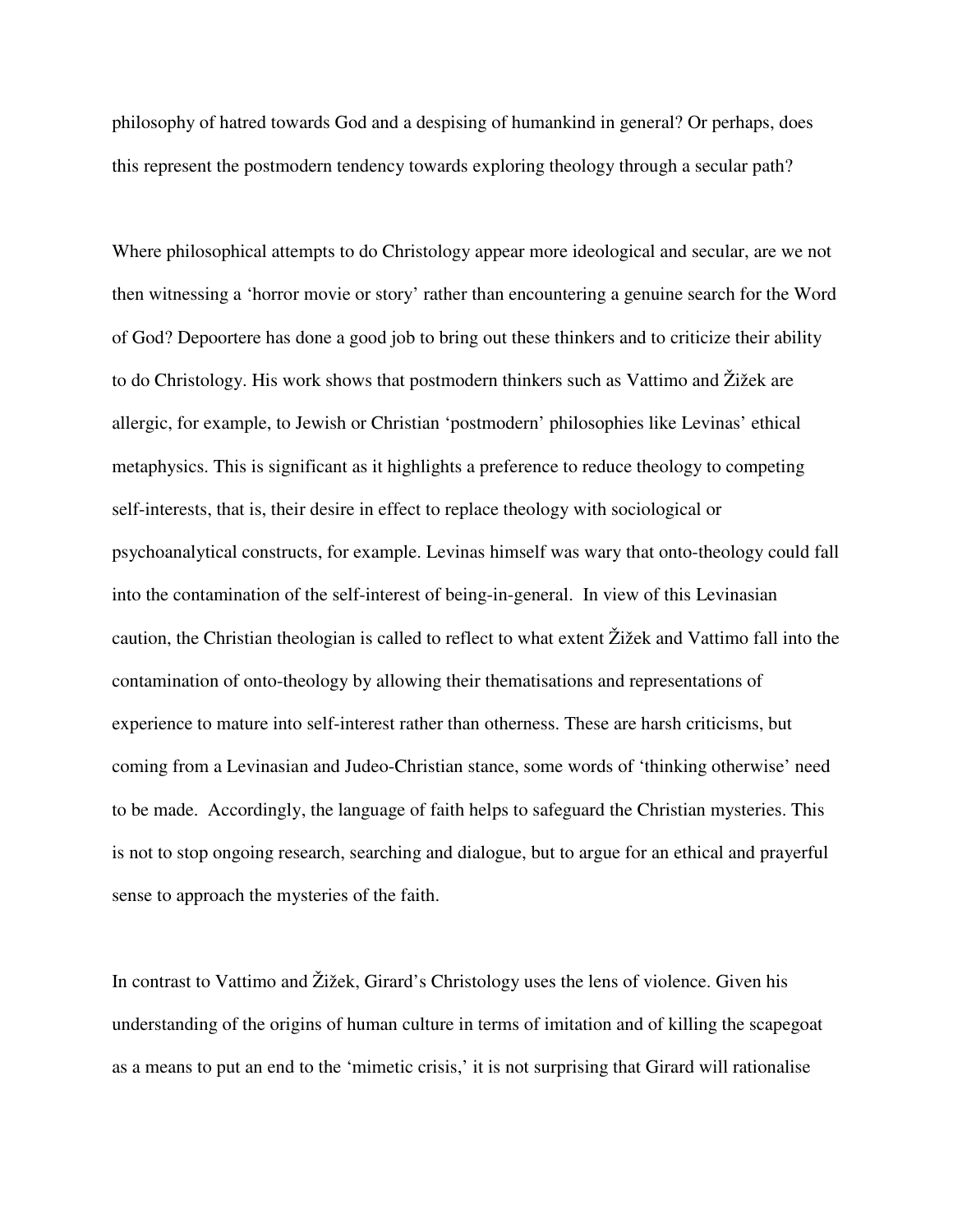Christ as the divine victim 'untainted by violence' who is now ready to give a sermon unto a violent humanity. In a way, Girard seems to wrench some of the drama of Holy Saturday unto the Crucifixion. What then does Girard's theology herald for today? It teaches us that Christ's death has signified the tragedy of our world – its violent foundations. However, violence itself need not necessarily lead to despair. Girard's Christology significantly allows the theologian to take seriously the notion of human violence and of God's response to it in Salvation History, from Creation to the Paschal Mystery, and even to the Parousia. Jesus the Christ teaches humanity the tragedy of its true vocation: expiation for others. However we interpret this, it is fraught with danger. If expiation for others takes on a primary cultural, social, political or secular foundation, it may well spell the end of theological sense. Theology needs, as it were, the fence of both faith and reason, or prayer and ethics, so that it does not fall into totality and reduction.

Furthermore, the concept of violence is especially significant for theologians themselves. It is a warning that theology too can be subject to the violence of thematisations, personal experience, and the objectivity of proofs and facts. The theologian is faced with the mystery of Being and how far humanity may discover its own being in relation to divine Being. The word, 'relation,' is crucial as it denotes the possibility for a Trinitarian language and praxis to eventuate in spite of the temptation to fall into the violence of onto-theological language. Vattimo, Žižek and even Girard together with their tendency towards Judaism and the Hebrew Bible evidence the danger and violence of an ontological and postmodern Christology.

Particularly Vattimo and Žižek seem to negate the importance of the ethical relation of otherness. Vattimo, for example, is correct to point out that postmodern thinkers like Levinas and Derrida